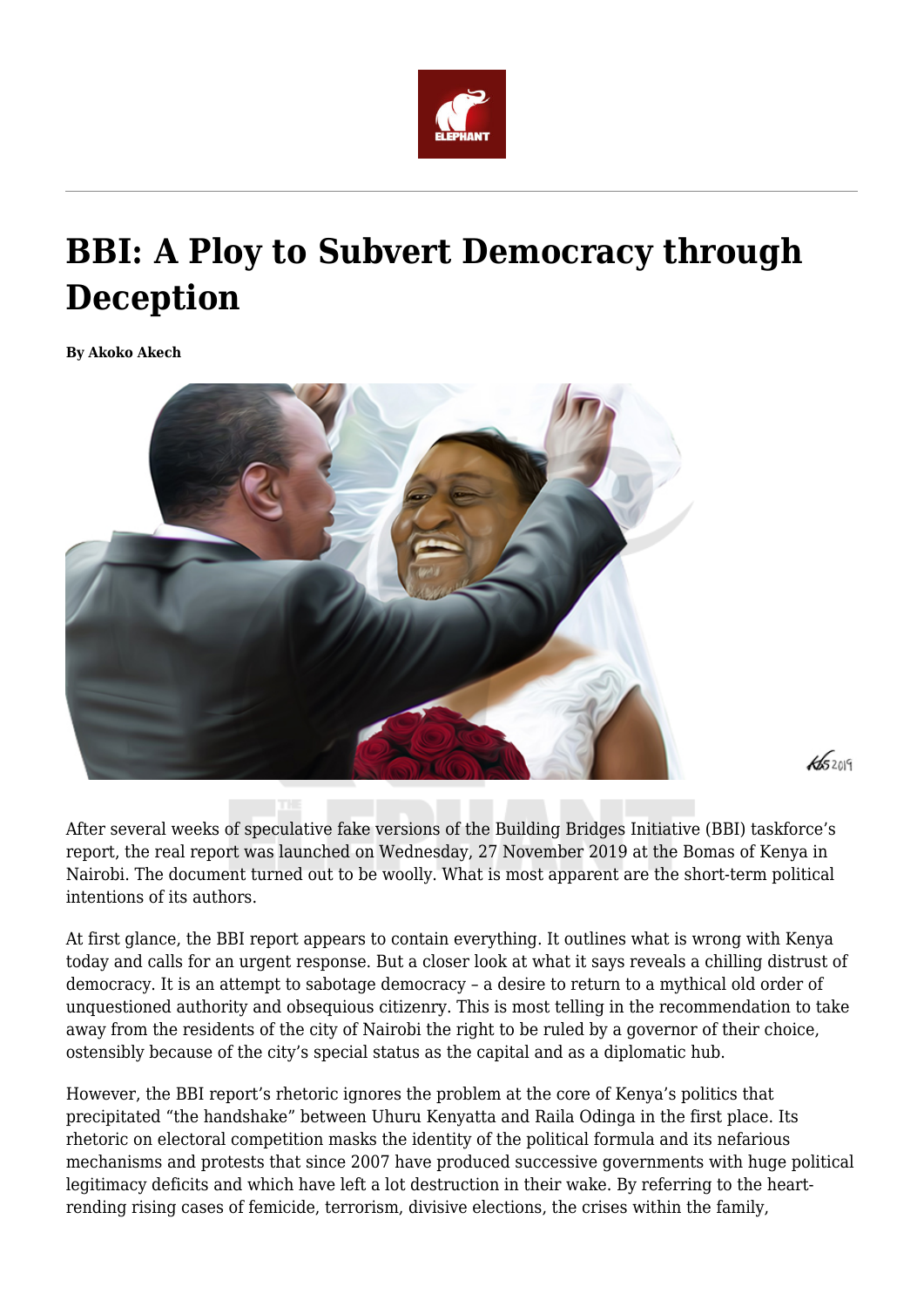indiscipline, and runaway corruption, the BBI report paints a picture of a once great nation now beleaguered and in decline.

Moreover, the report not only partly attributes Kenya's woes to the adoption of Western democratic models, but also seeks to reverse them. Whenever rights and responsibilities are mentioned in the report, *responsibilities* take precedence over *rights.* The BBI report laments that Kenya has become "a responsibility-light and rights-heavy society". The authors' obsession with the word responsibility points to the BBI's tentative political programme of action: rolling back a human rights-conscious society, curtailing human rights talk, and setting the public against non-governmental and civil society organisations – ostensibly the conduits of such rights ideas and talks.

The BBI is a revisionist project on many fronts. It outlines an ambitious plan that ostensibly seeks to take history to the heart of government. It appeals to Kenyans to look back, and embrace their past – history with a capital H as it were, ostensibly in the name of a desirable "official and inclusive national history of every community and stretching back a thousand years" that includes the creation of an Office of the Historian resident in the National Archive" and a return to "an egalitarian pre-colonial African past" (assuming there ever was one).

The report not only partly attributes Kenya's woes to the adoption of Western democratic models, but also seeks to reverse them. Whenever rights and responsibilities are mentioned in the report, *responsibilities* take precedence over *rights.*

BBI neither critically engages with Kenya's problematic historiography or politics, particularly presidential election politics that necessitated its formation in the first place. The BBI report seems to invoke history, just as it does the moral panic over current social problems besetting Kenya – a perfect cover for an ambitious multi-pronged short-term and long-term political project that mainly includes changing the structure of the executive arm of the government to suit a new political coalition. This political rhetoric lays the ground for conservative social reforms, the kind of reforms that could promote authoritarianism in the long term.

## **The Uthamaki crisis**

Simply put, Kenya is not in the kind of crisis the BBI report portrays. Arguably, Kenya's current constitution and social institutions can address or redress most of these problems. The crisis lies in Uthamaki – the ideology of the Gikuyu elite that led to three out of four Kenyan governments dominated mainly by the same Gikuyu elite. It's mainly a crisis of how Uhtamaki can reproduce itself after Uhuru Kenyatta's disastrous economic record and of how to avert the possibility of having a president who is hostile to the elite's interests.

Arguably, it's a crisis which has no ready or credible response. It's the Uthamakists who are caught in several crises: they have no credible patriarchy-compliant succession plan that can guarantee their selfish interests after Uhuru Kenyatta's second and last term. Moreover, they no longer have a legitimating myth or ideology that can justify Uhuru Kenyatta's leading role in defining his own succession, especially after his dismal economic performance that has brought on a revolt against Uthamakists in his core constituency.

The Gikuyu elite who control state power have walked out of the "kumi kumi" deal, short-changed the Kalenjin elite, and are searching for a new partner and a new coalition deal, as well as new legitimating myths for the next government through the BBI process.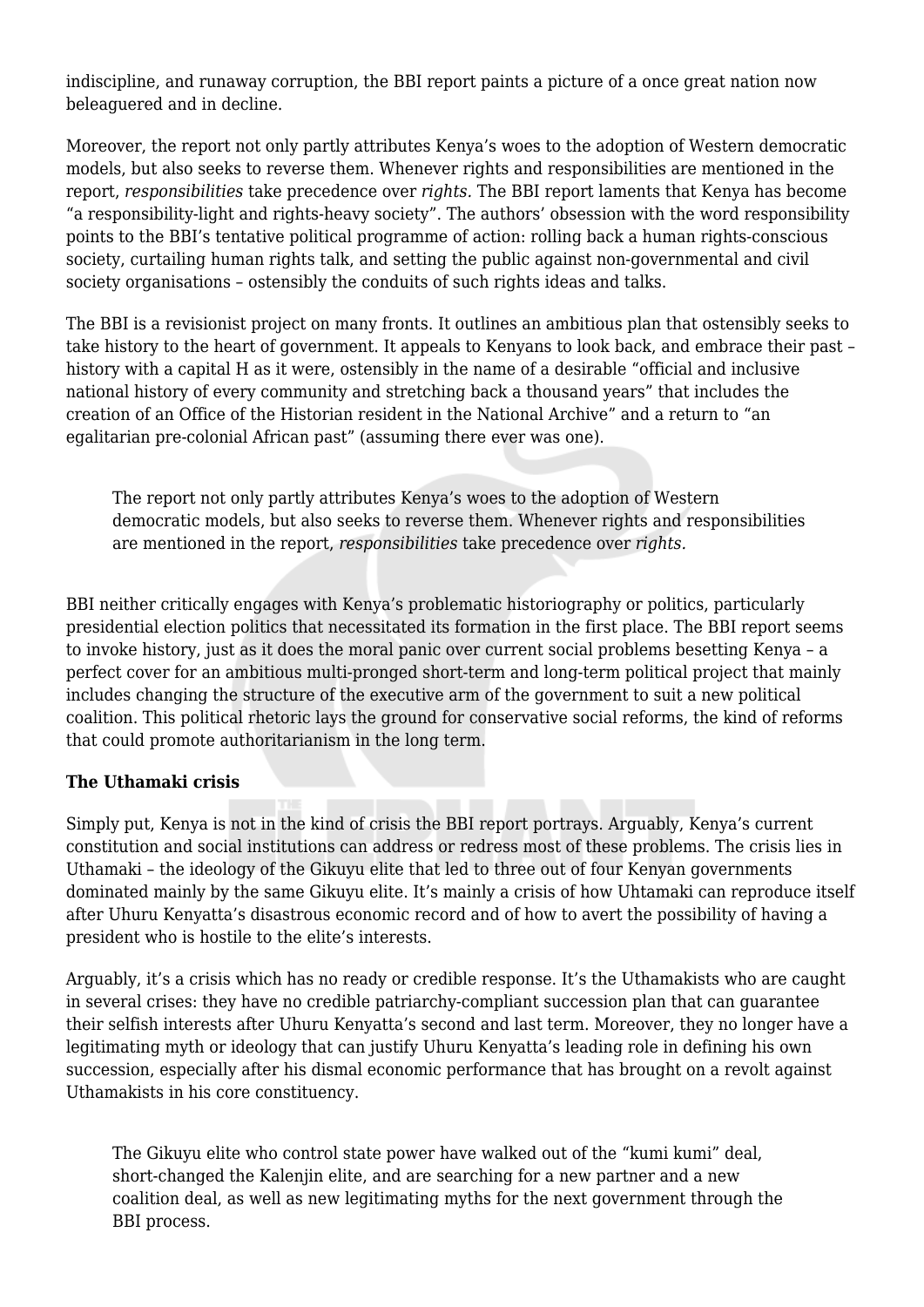What's more, there is hardly sufficient time or resources to groom a formidable candidate who can mollify a disenchanted political base and steer the succession to Uthamakists' advantage. The government is broke. And Uthamakists are caught between the possibility of a dreaded William Ruto presidency or a reconstituted executive that could guarantee them representation, and give them more time to groom a suitable successor to Uhuru.

It wouldn't be a crisis if the presidency wasn't so consequential and if the incumbent trusted the uncertainties of a truly democratic process. But the Uthamakists don't trust a credible, free and fair election nor do they respect the outcome, as we have witnessed in recent elections.

## **Electoral coups**

Since 2007, the Uthamakists have found a working formula for seizing and keeping state power. It works, but only perfectly well when an Uthamakist is in power and has a strong preferred "homegrown" male candidate. It's the formula for the execution of an electoral coup d'état, perhaps Mwai Kibaki's most enduring legacy.

Arguably, the Johann Kriegler Commission did not identify electoral coups nor did it offer sufficient remedy against them. Instead, the Kriegler reforms and the other security sector reforms were a mixed bag of harvest for Kenya's electoral coup d'état makers. The Kriegler Commission's report mainly sought to diffuse the claims and counterclaims of the winner of the disputed 2007 presidential election. It did so by claiming, contestably, that both sides stole the election, making it impossible to determine who won. But it dexterously avoided the question of how Mwai Kibaki ascended to power despite the 2007 presidential electoral contest being so muddled that one could not tell who the winner or loser of the election was.

The Kriegler commissioners kicked the can down the road. They recommended a raft of reforms on how to secure the integrity of future elections, especially reconstituting the electoral management body, and using technology and procedures for voting, vote-counting and tallying. It gave Kenyans a promissory note.

Since 2007, the Uthamakists have found a working formula for seizing and keeping state power…It's the formula for the execution of an electoral coup d'état, perhaps Mwai Kibaki's most enduring legacy.

Poignantly, the Kreigler Commission failed to locate the Electoral Commission of Kenya (ECK)'s fiasco at the Kenyatta International Conference Centre (KICC) within the country's history of the executive aiding the stealing of elections. The 2007 election-rigging was writ large on a national platform under the glare of the international media. It was switch-off-the–lights-swap-the-ballotboxes, declare the government's preferred candidate the winner, and order police officers to beat up anyone who objects.

The success of the strategy rests on a deceptively simple logic: it is easier for a Returning Officer to declare an executive's preferred candidate the winner than it is to undo such a declaration – whether valid or not – through an election petition or a popular protest. Judges can be leaned on, intimidated or bribed to uphold such a victory. Not even a courageous Supreme Court bench like Justice Maraga's has changed this logic.

In recent times, this formula has had a patriarchal ethno-chauvinist Gikuyu presidential candidate as the core or as the constant, plus or minus one, two or three substitutable ethnic-other elite. If, however, the disgruntled elite left out of the incumbent's winning formula or coalition forms a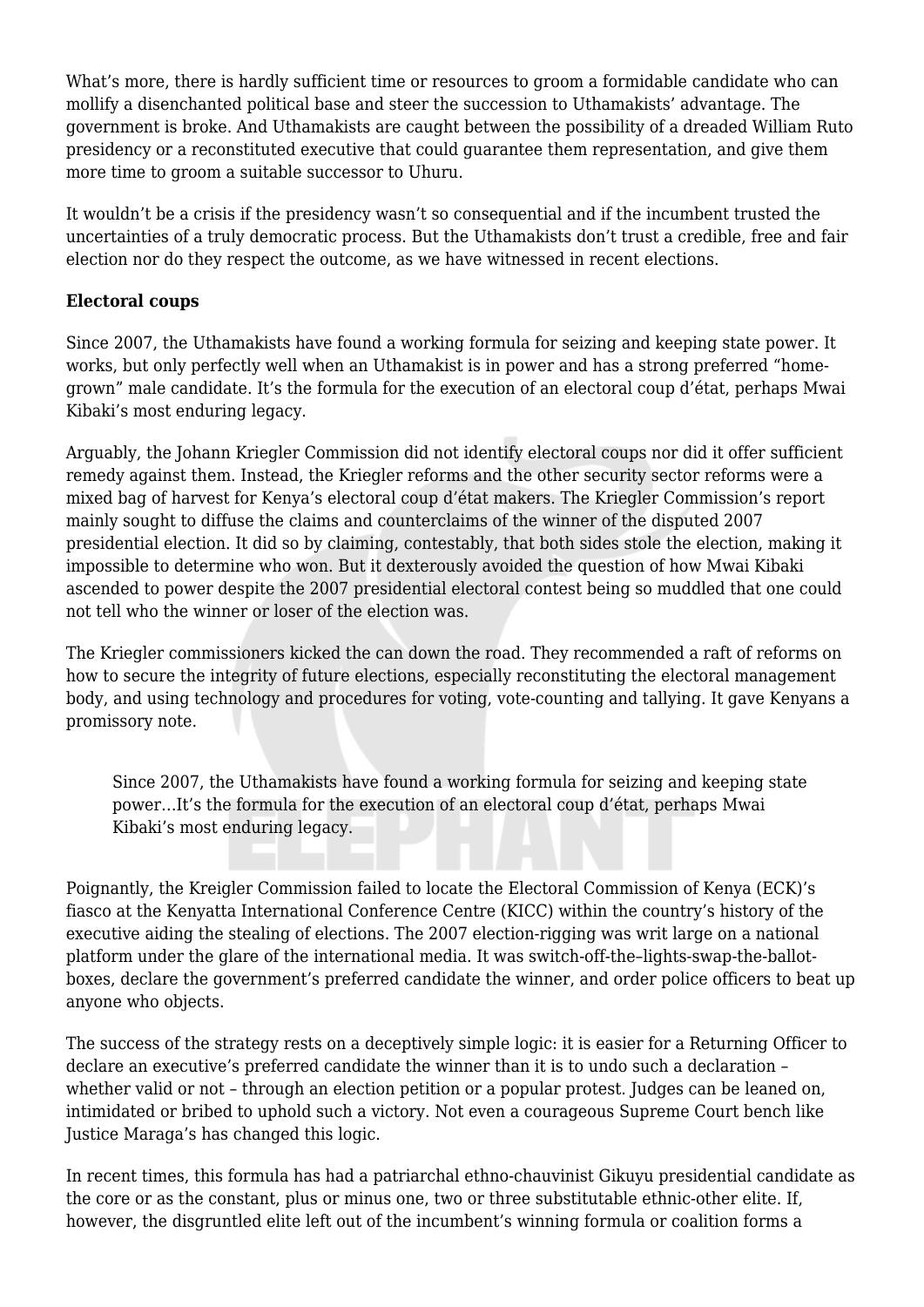formidable coalition and unexpectedly wins the presidential election, you can still roll back their victory via the Independent Electoral and Boundaries Commission (IEBC) and the control and abuse of security forces. Then, with their backs to the wall, you can press the "losers" to accept half of the Executive's loaf of bread.

Better still, you can launch a sleek media and academic campaign on a self-fulfilling prophecy of the incumbent's developmental record or development portal or the invincibility of the demographic strength of the incumbent's coalition. With the electoral body under your armpit and the multiagency security forces at your beck and call, you can take the whole loaf of the executive bread after driving the opposition up the judicial cul-de-sac, with a nod from Western powers, the real custodians of Kenya's state power who fear losing out to the Chinese on lucrative infrastructure projects and trade opportunities.

And presto, you are back as the status quo, standing tall atop the debris of broken institutions of liberal democracy, broken limbs, rapes, destroyed properties, and fresh graves after a general election, and ready for yet another round of this "democratic" three ring circus: the formation of a new coalition; an electoral theft; and a formal or informal power-sharing agreement. It works, but leaves the victor with a huge legitimacy deficit, especially when he reneges on the promise of *nusu mkate* or the commitment to hand over the whole loaf of bread midstream.

## **The kumi kumi promise**

A case in point is the Jubilee government's crisis of legitimacy. The legitimating myth, which held the Jubilee's core patriarchal, ethno-chauvinistic Gikuyu-Kalenjin elite pact and their respective constituencies, is in tatters. It was the myth of the "tyranny of numbers" and the promise of decades of an alternately Kikuyu/Kalenjin mainly male elite dominance over the rest of Kenyans. This is now a mirage, especially for William Ruto's disbanded United Republican Party faction of the Jubilee government.

"We reluctantly but robustly supported the Uhuruto deal after political propagandists fabricated 07/08 PEV investigations. Some victims were depicted as villains. We justifiably sympathised, defended our own. That's after quiet efforts by some of us to get a Raila-Uhuru alliance failed," said Kabando wa Kadando in a thread of tweets, which suggests that William Ruto no longer fits as a variable in the next Mt. Kenya elite's wining political formula.

"William Ruto, it seems, is very cunning and ambitious, while the Prince slept on the job," says Kabando wa Kabando. "Ruto controlled both houses of Parliament and the executive. Anyone wanting a fix went to see Ruto. Even governors in trouble with the Senate! He fixed all. We still don't know why Uhuru let it happen. Everyone knows 'Annex' became 'Extortion Palace'. Well-oiled Sky Team ruled."

The Gikuyu elite who control state power have walked out of the "kumi kumi" deal, short-changed the Kalenjin elite, and are searching for a new partner and a new coalition deal, as well as new legitimating myths for the next government through the BBI process. They've reneged on the "kumi kumi" promise – the promise of a ten-year William Ruto rule following Uhuru Kenyatta's two fiveyear presidential terms in office. The Kalenjin are seemingly out of the incumbent's equation, and William Ruto's presidential prospect is increasingly looks dim.

#### **Disastrous economic performance**

However, substituting Raila Odinga for William Ruto in the incumbent's victory formula would have been easy but for Uhuru Kenyatta's disastrous economic performance, the inflexible constitutional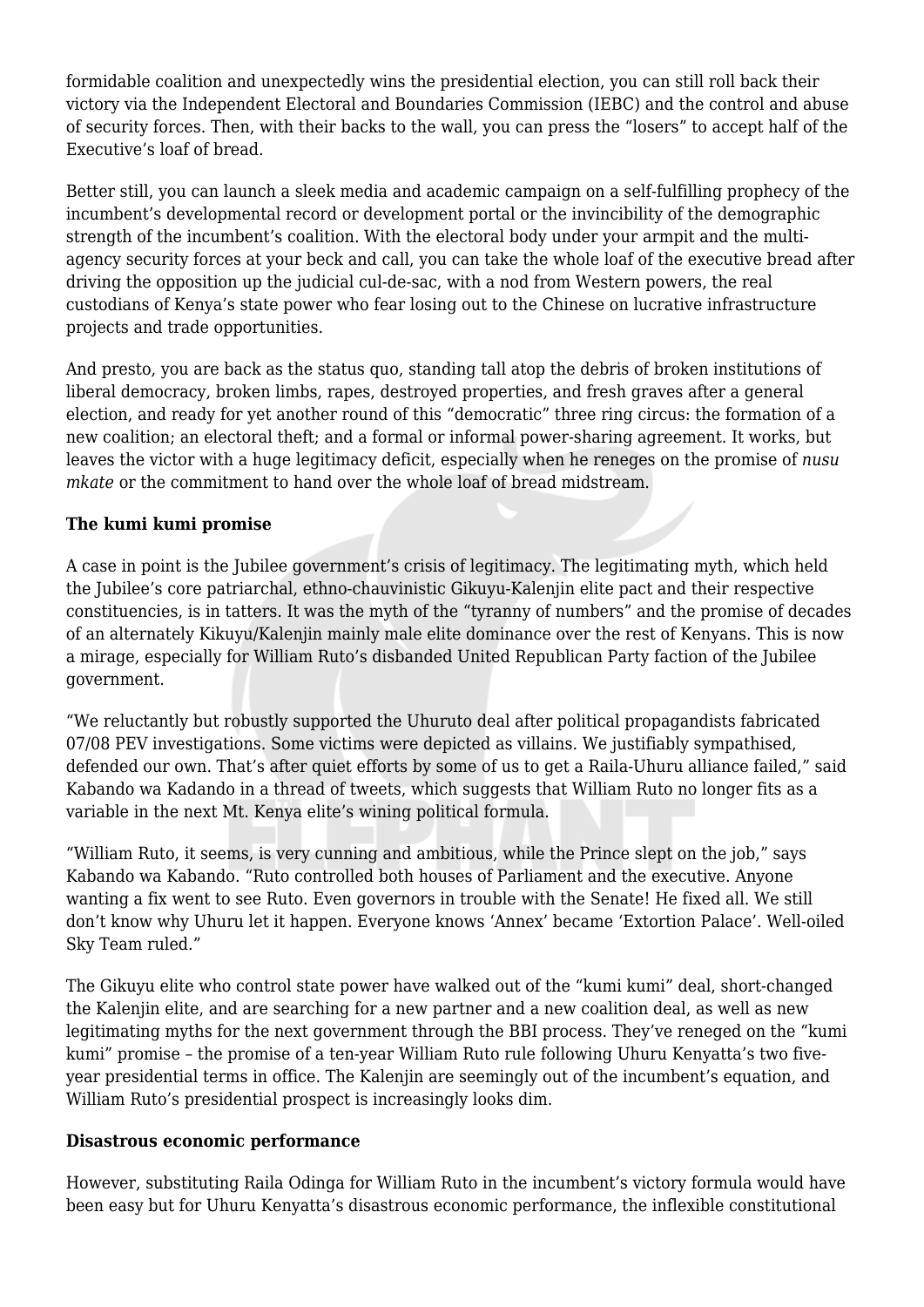provision of the executive, and the burden of history, especially the legacy of Gatundu oaths and the unethical campaigns of the recently closely-fought presidential elections.

Before the Jubilee government took Kenya into the deep suffocating waters of debt through reckless borrowing of commercial loans heavily padded with bribes, and drove out SMEs out of business, Uhuru was sold as the filthy rich presidential candidate who will invariably will run a clean government because he doesn't need money. Unlike his mentor Daniel arap Moi, and like his predecessors Jomo Kenyatta and Mwai Kibaki, he was the archetypical Gikuyu with a magical economic touch who would make everyone prosperous.

But, after six years in power, the economy is listing and a revolt is brewing. He's no longer the "People's Prince" among those impoverished by the Jubilee government's reckless economic choices and unprecedented levels of corruption. The economic downturn has left the president mostly with the coercive instruments of state power with which to intimidate the disgruntled pesky "Tanga Tanga" opponents who are stirring the Central Kenya revolt, and with little fiscal room for a persuasive response to the economic woes fueling the rebellion. This has given his Tanga Tanga critics wide room to chart their own destiny without the Prince and driven the Uthamakists into the arms of a previous implacable foe for help: the much demonised Raila Odinga and his ODM party.

### **Raila: A hard sell**

But Raila Odinga has never been an easy sell among the Gikuyu. He was briefly a *njamba nene* among the Gikuyu after playing a decisive role in Mwai Kibaki's victory in 2002. However, in the intervening period between 2003 and 2017, during which Raila Odinga ran for the presidency three times, he has been demonised and characterised as the ultimate enemy of the Gikuyu bourgeoisie, peasants and working class.

As Kabando wa Kabando says, "Central Kenya's fear of Raila is real. Like Boers feared Mandela. We must courageously crash unjustified phobia. Raila is feared because our grandparents were oathed that Jaramogi was bad. In 2002 Raila was 'our' hero. 2005-8 Ruto was 'our' enemy. We shall, for Kenya, embrace Raila."

Before the Jubilee government took Kenya into the deep suffocating waters of debt through reckless borrowing of commercial loans heavily padded with bribes, and drove out SMEs out of business, Uhuru was sold as the filthy rich presidential candidate who will invariably will run a clean government because he doesn't need money.

Raila Odinga and the ODM party may be a hard sell in Central Kenya, but he can be trusted to do the heavy lifting of reforming the executive. He's been a champion of the parliamentary system of government for long, which is also, as the late John Michuki pointed out, the Uthamakist default position on executive reforms when one of their own is not in State House or, in this instance, when prospects of losing state power looms. And a new political coalition of Uthamaki and the ODM party also provides a ready-made self-fulfilling prophecy or narrative of an electoral victory that a compromised IEBC can deliver.

The BBI brief is to seek to legitimate a previously unthinkable Uthamaki- compliant presidential succession plan, and it does this through historical revisionism. If Uthamaki's core constituency is shaky, and William Ruto has to be replaced with Raila Odinga because Ruto now poses a greater threat to the Gikuyu bourgeoisie than Raila Odinga, but excites a significant cross-section of Gikuyu petit bourgeoisie, the peasants and the working class, then Uhuru must look for a new legitimating story, especially one that conveniently leaves out Ruto, and brings back Raila into the Uthamakist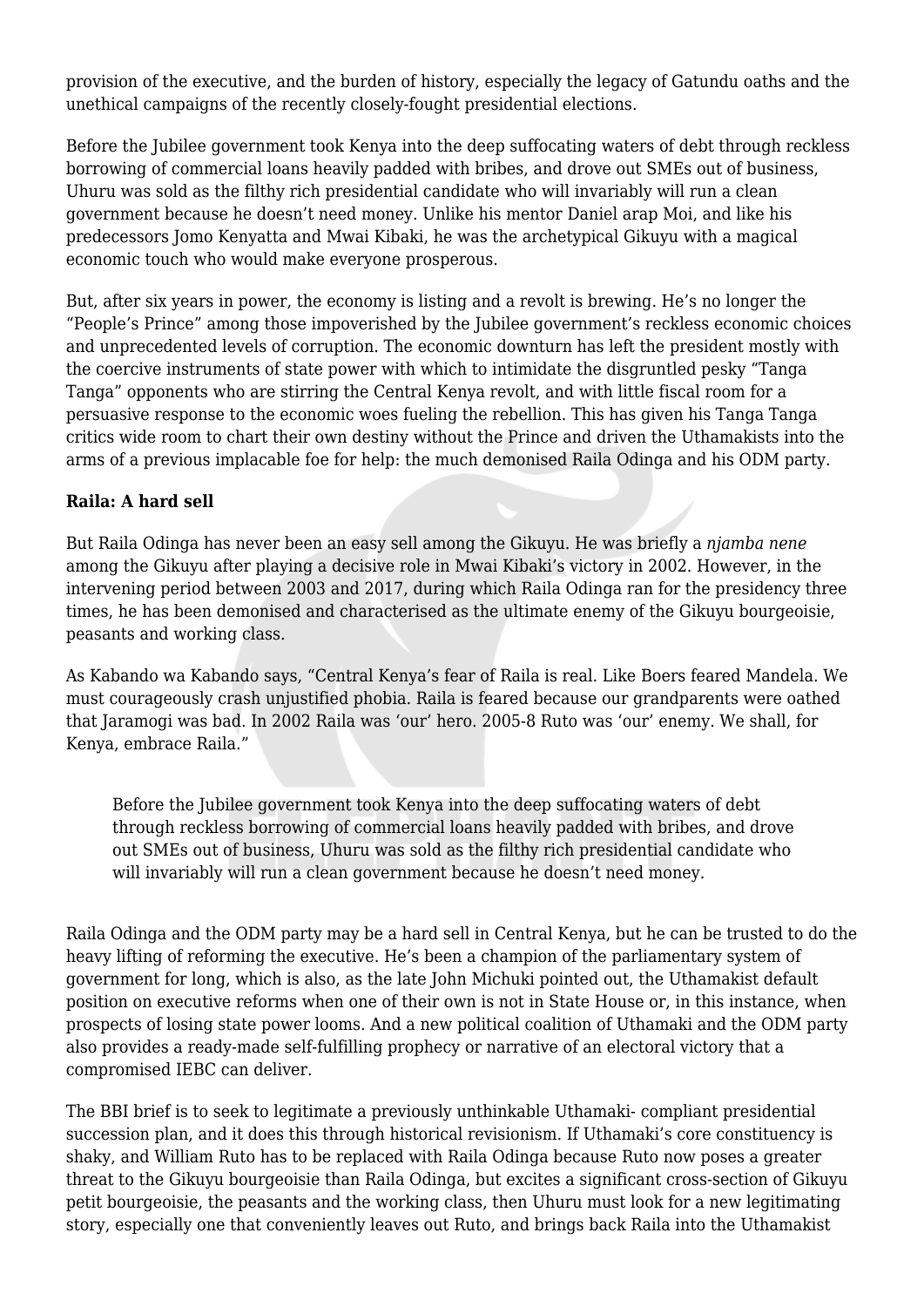winning political formula.

Or, better still, a new legitimating myth is being created – one that simultaneously leaves Ruto out while portraying him as the originator of the Jubilee government's economic sins. This gives the impression of casting out the *"kusema, kutenga na ku-tender"* tenderpreneur tendencies within the Jubilee government while laying claim to the "pedigree" that Ruto lacks.

## **A mythical past**

The BBI's first communiqué and report spins a mythical Kenyan past, an exclusive patriotic patrimony of the scions of Kenya's founding fathers. Uhuru Kenyatta and Raila Odinga are the sons of the Republic of Kenya's first president and vice president, respectively. The BBI seems to have rediscovered the unfulfilled dreams and promises of Kenya's independence, and has answered the oracle's call to complete the so-called Kenya's founding fathers' independence journey.

In its first March 9, 2018 communiqué, which caught many by surprise, the BBI was billed as the rediscovery of the unfulfilled promises and ideals of Kenya's Independence. It also conjured a mythical historical past and assigned Uhuru Kenyatta and Raila Odinga a larger-than-life leading role in shaping Kenya's destiny.

A new legitimating myth is being created – one that simultaneously leaves Ruto out while portraying him as the originator of the Jubilee government's economic sins.

The communiqué claimed that "Kenya has constantly sought to live up to its promise and dreams its founding mothers and fathers had for us," as if there was ever a common political vision shared by all.

What triumphed after "Independence," especially after 1965, wasn't what the KANU coalition fought for and promised at independence; it was what Oginga Oginda would fight against for the rest of his life with little success – Jomo Kenyatta's ethno-centric authoritarian one-party state system.

The communiqué also gives Kenya a mythical history. It talks about a mythical pre-colonial "Kenya" that was peaceful and conflict-free, and later despoiled by colonialism, which the founding mothers and fathers fought and defeated with the promise of creating a united nation.

These are the myths that legitimize the Uhuru-Raila partnership's exclusive claim to shepherding the Uhuru succession politics. The BBI did not seek to make amends for the sins of the founding fathers, as the congratulatory speeches at the Bomas of Kenya during the launch of the BBI report demonstrated.

The jubilant mood at Bomas of Kenya was almost spoilt by Senator Kipchumba Murkomen, who is neither a Masinde Muliro reincarnate nor a Junet Mohammed or a Tom Mboya reincarnate by any stretch of imagination. Murkomen's plea for fair representation of both supporting and opposing sides, and his belligerent call for minorities' voices to be heard was a complaint that reminded one of KADU's plea to respect dissenting voices – a cardinal democratic value that KADU (more than KANU) stood for and championed briefly.

The founding fathers' myth might bridge the political chasm between the Uthamakist and the muchdemonised Raila Odinga's political constituencies, and perhaps bury the Gikuyu bourgeoisie's fear of a Raila Odinga leadership. But a victory by any means necessary against a Ruto-led coalition of the disgruntled would make Uhuru's opinion of Raila Odinga quoted in the *Washington Post* after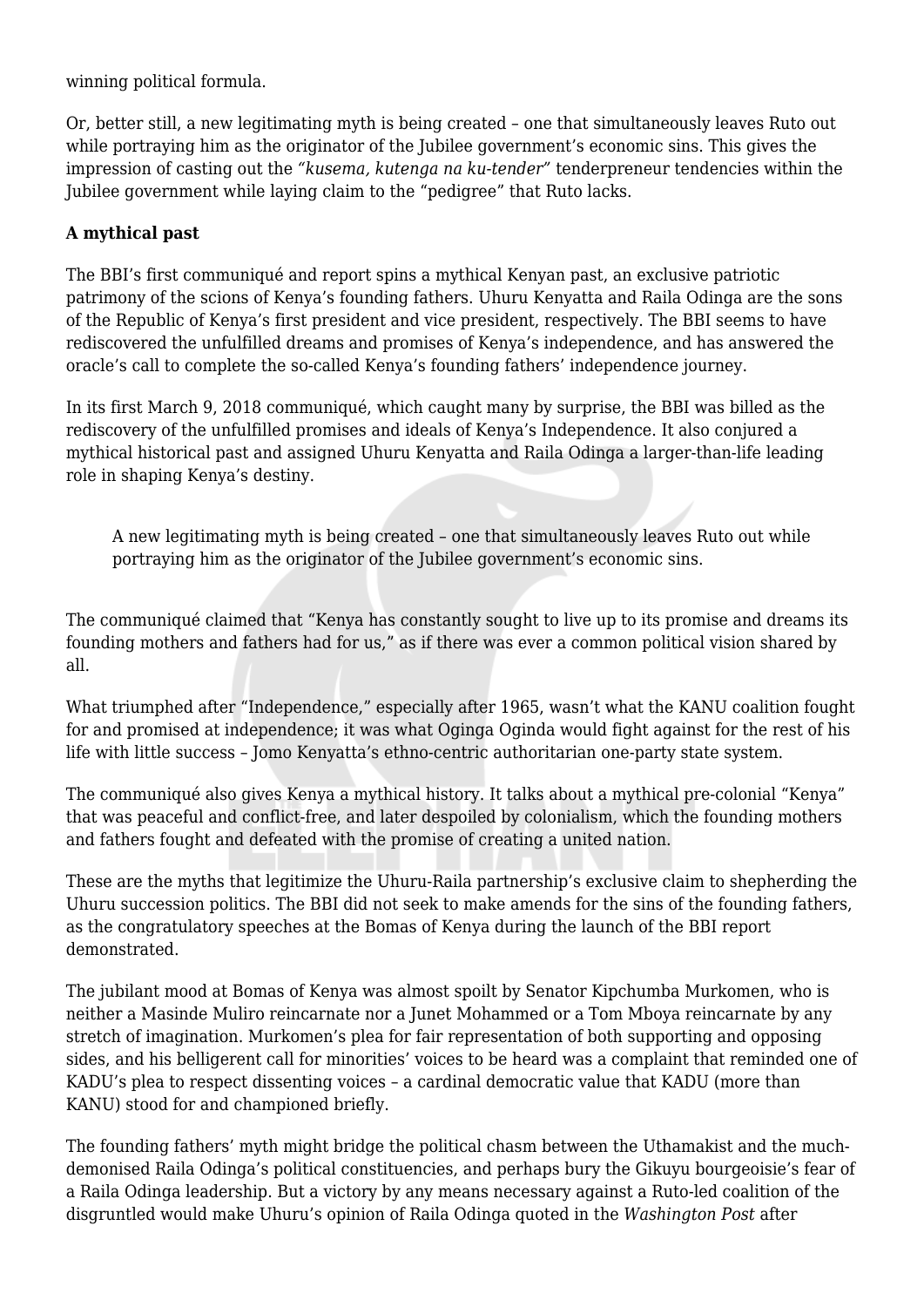NASA's boycott of the repeat 2017 elections ring true: "There is sadness in the decision of my opponent. He fought for decades to make Kenya a multiparty democracy. His opposition to one-party rule and his devotion to winning democracy for Kenya cannot be questioned."

The desire by the Deep State to steady Uhuru Kenyatta's succession ship, and guide it through the William Ruto-stirred rough and turbulent political waters by balancing Raila's political ambitions against Ruto's hasn't put wind behind Raila's sails. But it has assigned to Raila a critical role in Uthamaki's rebirth project, much to the chagrin of some of Uhuru's die-hard supporters who have been brought up on a steady diet of "*Uthamaki ni witu, thamaki ni ciao".*

The BBI's Bomas show was a ploy. It was a mock test of a political formula that sabotages Kenya's democracy, always with the same predictable tragic results every five-year electoral cycle. Though billed as historic, it was in reality the Deep State's preview of the coming John Michuki "liverjuggling" show.

## **A new supporting cast**

The BBI report inspires little confidence, but serves as a reminder that Kenya is stuck in a deep political rut – held hostage by a cabal of ethno-chauvinists who have perfected the art of subverting democracy and political deception by introducing a new supporting cast of enemies-turned-allies.

That Raila Odinga is aiding and abetting such political calculations (which have repeatedly cost him the presidency) is tragic. It's a capitulation to the evils of seizing and controlling state power; not a triumph of patriotism over self-interest.

Kenya might be playing Russian roulette in the next presidential election, not with Raila Odinga's single bullet, but with a half-loaded revolver, particularly if we go back to the Supreme Court to preserve what millions of Kenyans can't effectively and collectively resist. If Kenya is stuck only with patriarchal options and craves a home-grown solution, then it has to polish up KADU's plinths instead of mythologising the patrimony of the KANU founding father's dream and promise.

The evils that KADU stalwarts such Ronald Ngala and Masinde Muliro warned us against have metastasised in Kenya's body politic. But at least KADU got the diagnosis right: ethnic dominance in the commanding heights of state bureaucracy by one or two ethnic groups is injurious to the interests of those they exclude. KADU's prescriptions for the cure – a federal system of government, equitable development, a Bill of Rights, and a multiparty system of government – came close to what Kenyans have been earnestly debating since 1992.

The desire by the Deep State to steady Uhuru Kenyatta's succession ship, and guide it through the William Ruto-stirred rough and turbulent political waters by balancing Raila's political ambitions against Ruto's hasn't put wind behind Raila's sails. But it has assigned to Raila a critical role in Uthamaki's rebirth project…

It seems the powers that be have turned the evils KADU warned us against into an advantageous political formula. Perhaps the key question one would ask the incumbent and his Western supporters is: Is it ethical to continually stage an electoral coup d'état under the guise of a presidential electoral competition? How many more such coups can Kenya survive?

Kenya's political problem is not competition as such but rather the lack of ethical competition and the violence it engenders on both sides of any political divide – from the party primaries of various political parties and electoral positions to the presidential election. It's the current electoral system